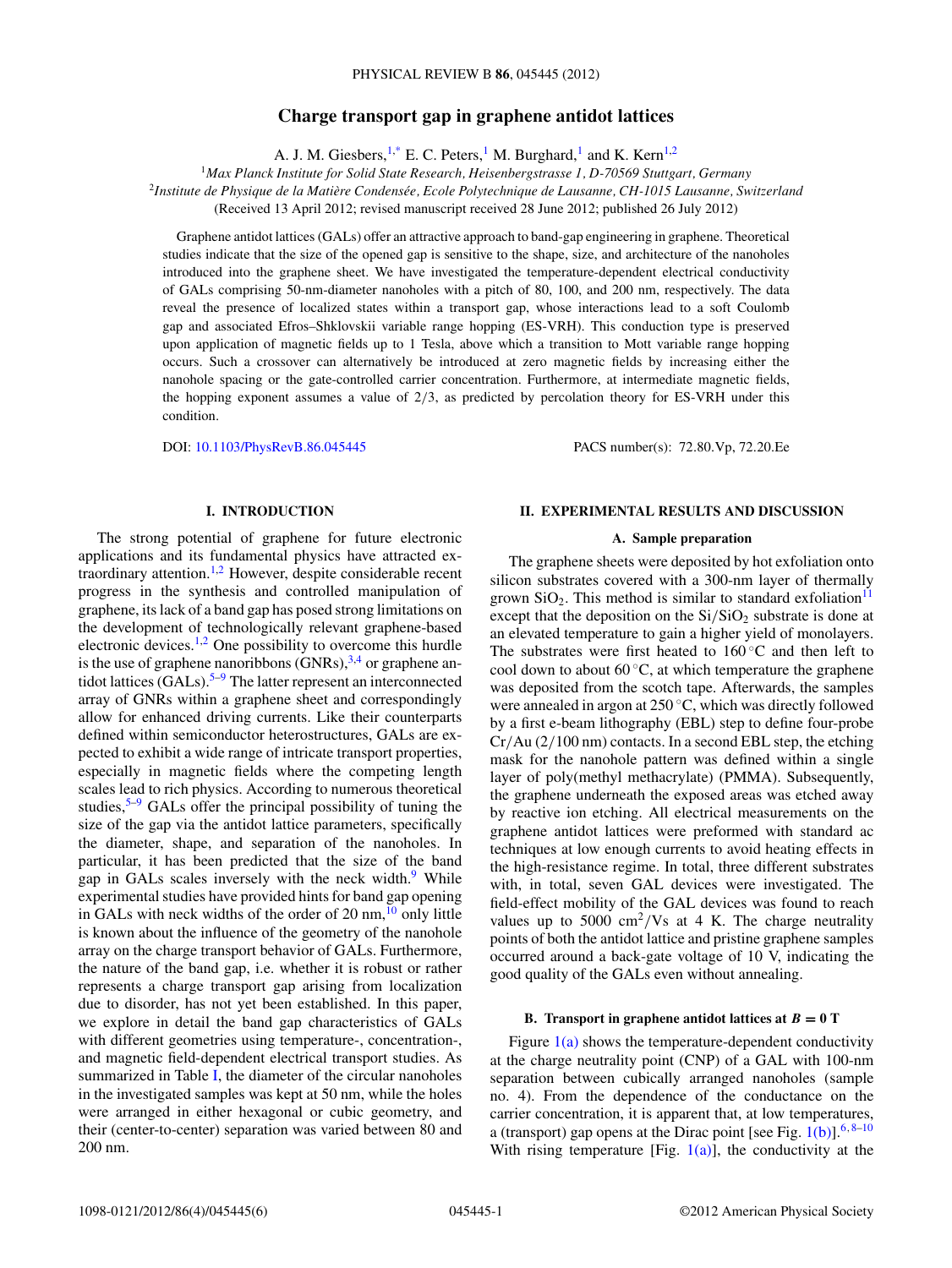| Number         | Diameter/spacing<br>lattice type (nm) | CNP(V) | $\nu$           | $T_0$ (K) | $\mathcal{E}\xi$ (nm)           | $\xi$ (nm) | $R_{\text{hop}}$ (nm)<br>at $10 K$ | $E_{\text{hop}}$ (K; meV) | $E_{CG}$ (K; meV) |
|----------------|---------------------------------------|--------|-----------------|-----------|---------------------------------|------------|------------------------------------|---------------------------|-------------------|
| $\mathbf{1}$   | $50/80$ cub                           | 11.5   | $0.47 \pm 0.04$ | 360       | 130                             | 54         | 81                                 | 30.0; 2.6                 | 36.4; 3.14        |
| 2a             | $50/100$ cub annealed                 | 5.5    | $0.47 \pm 0.04$ | 140       | 334                             | 139        | 130                                | 18.7; 1.6                 | 14.1; 1.22        |
| 2 <sub>b</sub> | $50/100$ cub                          | 12.5   | $0.50 \pm 0.03$ | 98        | 480                             | 200        | 156                                | 15.7; 1.4                 | 9.9:0.85          |
| 3              | $50/100$ hex                          | 12.0   | $0.46 \pm 0.05$ | 70        | 667                             | 278        | 184                                | 13.2; 1.1                 | 7.1:0.61          |
| $\overline{4}$ | $50/100$ cub                          | 10.6   | $0.49 \pm 0.03$ | 63        | 742                             | 309        | 194                                | 12.6; 1.1                 | 6.4:0.55          |
| 5              | $50/100$ cub                          | 18.0   | $0.55 \pm 0.05$ | 35        | 1337                            | 557        | 260                                | 9.4:0.8                   | 3.5:0.30          |
| 6              | $50/100$ cub                          | 13.8   | $0.51 \pm 0.03$ | 33        | 1418                            | 591        | 268                                | 9.1:0.8                   | 3.3:0.28          |
| 7              | $50/200$ cub                          | 10.0   | $0.26 \pm 0.03$ | 0.5       | $g_0 \xi^2 = 17 \text{ K}^{-1}$ |            |                                    | 1.2; 0.1                  |                   |
| 8              | No dots                               | 8.0    |                 |           |                                 |            |                                    |                           |                   |

<span id="page-1-0"></span>TABLE I. Device parameters and extracted physical values for seven different graphene antidot lattice devices and a pristine graphene sample under zero magnetic field for comparison.

CNP increases exponentially according to

$$
\sigma = \sigma_0 e^{-(T_0/T)^{\nu}}, \qquad (1)
$$

where  $\sigma_0 \approx e^2/h$ .<sup>[12](#page-5-0)</sup> Here  $T_0$  and the exponent *ν* depend on the conduction mechanism. Fitting this equation to the measured temperature-dependent conductivity [see Fig.  $1(a)$ ] yields an exponent of  $v = 0.49 \pm 0.03$  and  $T_0 = 63$  K. To exclude



FIG. 1. (Color online) Analysis of the temperature dependence of conductivity and gate dependence of the Coulomb gap. (a) Conductivity of sample no. 4, comprising 50-nm-sized nanoholes with 100-nm spacing, at the charge neutrality point ( $V_G = 10.6$  V) as a function of temperature. The solid line is a fit of the experimental data using the general thermal activation dependency valid for hopping conduction (exponent  $\nu = 0.49 \pm 0.03$ ). The inset shows a scanning electron micrograph of the patterned graphene between two gold contacts serving as voltage probes. (b) The conductance through sample no. 4 as a function of back-gate voltage for various temperatures *T* = 1.4, 2, 4, 6, 10, 15, 20, 30, 50, and 70 K. (c) Coulomb gap as a function of charge carrier concentration. The background shows a schematic illustration of the Coulomb gap in the localized density of states (black shaded area). The red and blue areas, respectively, represent the electron and hole density of states, which overlap around the CNP.<sup>30</sup>

possible bias voltage dependencies in the ac-transport data, we performed complementary dc electrical measurements, which revealed a negligible influence of the bias on the temperature-dependent conductivity and gave similar results for the exponent, specifically  $v = 0.48 \pm 0.03$  and  $T_0 =$  $58 \pm 10$  K. The corresponding values for the other samples are listed in Table I. For all samples, except no. 7 with the largest nanohole separation (200 nm), the exponent is close to 1*/*2, which is indicative of two-dimensional Efros–Shklovskii variable range hopping (ES-VRH) between localized states. These localized states are most likely positioned at the nanohole edges.<sup>[6](#page-4-0)[,12](#page-5-0)</sup> For ES-VRH transport,  $T_0$  is given by

$$
T_0 = \frac{\beta e^2}{4\pi \varepsilon \varepsilon_0 k_B \xi},\tag{2}
$$

where  $\xi$  is the localization length,  $k_B$  the Boltzmann constant, *ε*<sup>0</sup> the vacuum permittivity, *ε* the dielectric constant of graphene, *e* the electron charge, and  $\beta = 2.8$  a constant.<sup>12</sup> Values of the product *εξ* calculated using this equation and the extracted  $T_0$  values are included in Table I. Assuming a dielectric constant of  $\varepsilon = 2.4$  for graphene on SiO<sub>2</sub>,<sup>[13](#page-5-0)</sup> a localization length of about 300 nm is obtained for sample no. 4 [cf. Fig.  $1(a)$ ]. The variation between the four 50-nm (hole diameter)*/*100-nm (hole spacing) cubical GAL samples, especially regarding the  $T_0$  value, can be ascribed to variations in the nanohole dimensions due to the nonideal graphene etching step and different degrees of unintentional chemical functionalization of the hole edges. Also, the surface doping or related position of the CNP is important for the  $T_0$  value, as will be shown below.

In addition, the hopping distance  $R_{\text{hop}}$  and hopping energy  $E_{\text{hop}}$  of the charge carriers, as well as the Coulomb gap  $E_{\text{CG}}$ , were calculated from  $T_0$  using the following equations:<sup>12,14,15</sup>

$$
R_{\rm hop} = \frac{\xi}{4} \left( \frac{T_0}{T} \right)^{1/2},
$$
 (3)

$$
E_{\rm hop} = \frac{1}{2} (T_0 T)^{1/2},\tag{4}
$$

$$
E_{\text{CG}} = \frac{T_0}{\beta \sqrt{4\pi}}.\tag{5}
$$

The obtained values, collected in Table I, show three notable trends upon variation of the GAL geometry. Firstly, increasing the nanohole density through decreasing the nanohole spacing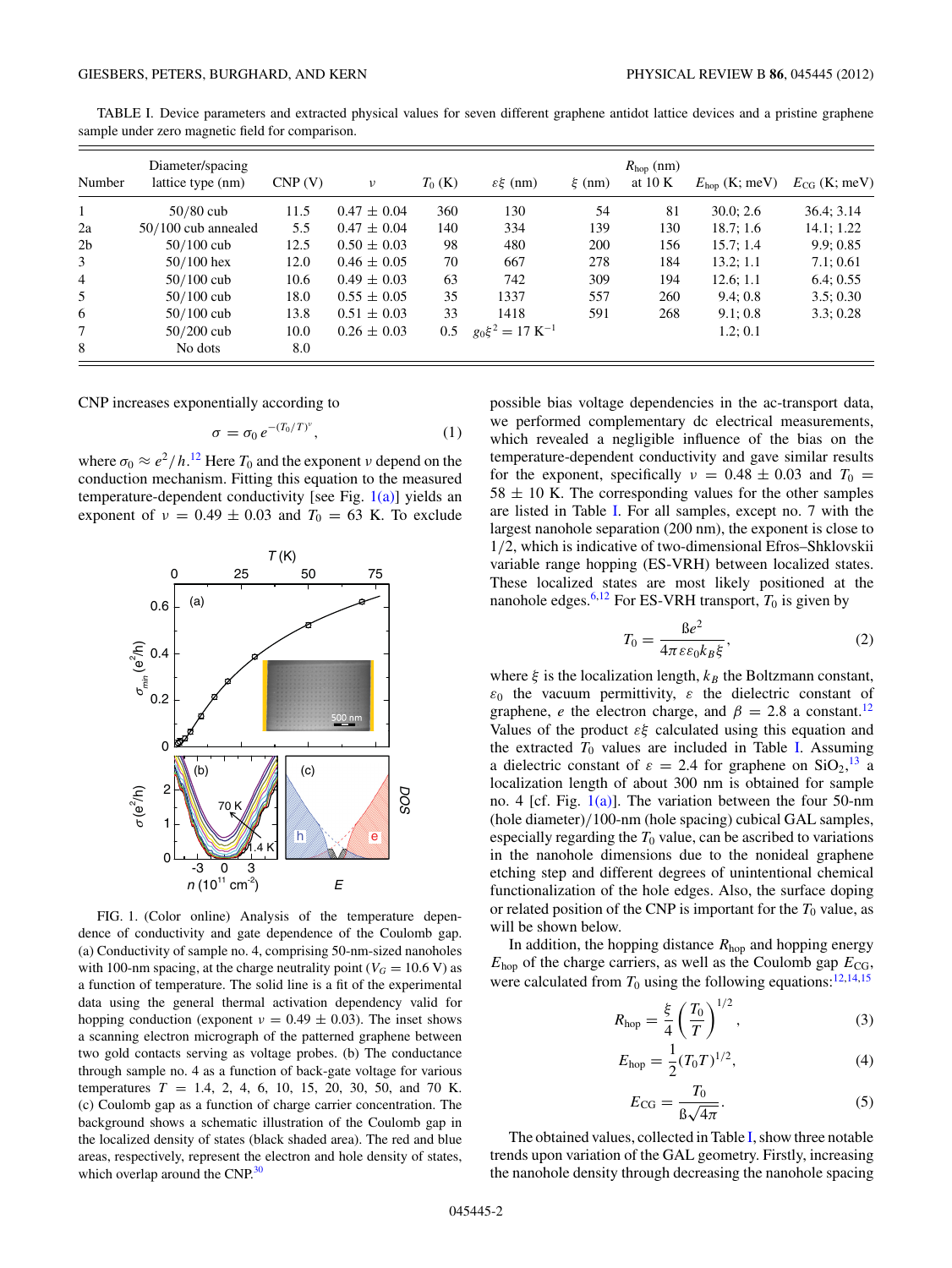<span id="page-2-0"></span>(sample no. 1) results in a strong increase in  $T_0$  and therefore a decrease in the product *εξ* . This change suggests a corresponding decrease of either the dielectric constant or the localization length or both. In Table [I,](#page-1-0) *ε* is assumed to be constant. The hopping distance (at  $T = 10$  K) is found to be about twice the separation between the nanoholes in the respective samples. With decreasing nanohole spacing, the hopping distance also decreases, as can be expected since the localized states at the nanohole edges move closer together. At the same time, the Coulomb gap (CG) increases as a result of the stronger localization and increased Coulomb interactions. The CG emerges as a linear gap<sup>16</sup> in the localized density of states between the two mobility edges at the border of the transport gap [see Fig.  $1(c)$ ]. The minimum of the CG is by definition always located at the Fermi energy. To probe the CG minimum as a function of charge carrier concentration, we performed measurements with applied back-gate voltage [see Fig.  $2(a)$ ]. It can be discerned that, with increasing electron or hole concentration, the CG is strongly reduced, indicating interactions become less important as more carriers are available for screening of the localized states. At moderate concentrations of  $|n| \approx 2 \times 10^{11}$  cm<sup>-2</sup>, the conductivity exponent changes from 1*/*2 to 1*/*3, such that the CG is no longer important below a value of  $E_{CG} \approx 2$  K, and the



FIG. 2. (Color online) Concentration dependence of the Coulomb gap. (a) Close to the CNP the conduction is dominated by ES-VRH (sample no. 4). The extracted Coulomb gap decreases with increasing charge carrier concentration, in both the hole and electron regime. In the regimes  $-2.3 \times 10^{11}$  cm<sup>-2</sup>  $\lt n \lt -3 \times 10^{11}$  cm<sup>-2</sup> and 1.6  $\times$  10<sup>11</sup> cm<sup>-2</sup> < *n* < 2.7  $\times$  10<sup>11</sup> cm<sup>-2</sup>, the exponential fits (1) give an exponent close to  $\nu = 1/3$ , indicating transport is governed by Mott-VRH. For  $|n| > 4 \times 10^{11}$  cm<sup>-2</sup>, transport follows a weak localization (WL) behavior. (b) Temperature-dependent WL fits of sample no. 4 at  $n = -4.0 \times 10^{11}$  cm<sup>-2</sup> (blue triangles), -5.0 ×  $10^{11}$  cm<sup>-2</sup> (green triangles),  $-6.1 \times 10^{11}$  cm<sup>-2</sup> (red circles), and  $-7.2 \times 10^{11}$  cm<sup>-2</sup> (black squares). Similar curves are obtained for the electrons. (c) Annealing sample no. 2 leads to a strong increase of the maximum resistance at the CNP and a shift closer to  $V_g = 0$ . The inset shows the increase of the Coulomb gap due to annealing. Measurements were performed at  $T = 5.1$  K.

charge transport is governed by Mott-VRH without Coulomb interactions.<sup>[12](#page-5-0)</sup> In the high-doping regime  $|n| > 4 \times 10^{11}$  cm<sup>-2</sup>, the temperature dependence of the conductance is no longer characteristic of VRH transport, but rather changes from exponential [Eq.  $(1)$ , Fig.  $1(a)$ ] to logarithmic [Fig  $2(b)$ ], which is typical for weak localization:<sup>[17](#page-5-0)</sup>

$$
\sigma_{\rm WL} = -\frac{p}{\pi} \ln \left( \frac{T_0^{\rm WL}}{T} \right). \tag{6}
$$

In this equation,  $p$  is the exponent for the temperature dependence of the phase breaking rate,  $\tau_{\phi}^{-1} = \alpha T^{\rho}$  with  $\alpha$ being a constant, and  $T_0^{WL} = (D/al^2)^{1/p}$  with *D* the diffusion constant and *l* the charge carrier mean free path. Hence, upon increasing the carrier concentration, the GALs undergo a transition from a strongly localized to a weakly localized regime. At low temperatures  $T < 4$  K, we observe a small deviation from the weak localization behavior [Fig.  $2(b)$ ], which we attribute to the onset of VRH. Fitting the temperature dependence at high concentrations  $[|n| > 4 \times 10^{11} \text{ cm}^{-2}]$ , see Fig. [1\(b\)\]](#page-1-0) with Eq. (6) yields  $p = 1.07 \pm 0.07$ , corresponding to a temperature dependence of the phase coherence length of  $L_{\phi} \propto \tau_{\phi}^{1/2} \propto T^{-0.5}$ . This dependency is in good agreement with the values found for graphene<sup>18</sup> and for heavily doped GAL<sub>s[.10](#page-5-0)</sub>

The second trend observable in Table [I](#page-1-0) is a drop of the exponent *ν* from ∼0.5 to ∼0.26 (sample no. 7) upon decreasing the nanohole density by increasing the dot spacing. This change suggests a transition toward Mott variable range hopping (Mott-VRH) in two dimensions, which is characterized by an exponent of  $1/3$  for a two-dimensional system.<sup>12</sup> It is noteworthy that a similar transition has been documented for graphene covalently functionalized with fluorine,  $\frac{19}{9}$  $\frac{19}{9}$  $\frac{19}{9}$  albeit the functionalization pattern is quite likely more random compared to the present samples. In fluorinated graphene, charge transport was found to occur via ES-VRH at higher functionalization degrees (equivalent to a high density of localized states), whereas at lower fluorine content, the transport was dominated by Mott-VRH. Such a transition is in accordance with theory predicting that for lower densities of localized states, the average hopping distance increases, and correspondingly the Coulomb gap becomes less relevant, and a constant density of states  $g_0$  prevails.<sup>[15,19](#page-5-0)</sup>

The third remarkable trend in Table [I](#page-1-0) relates to the effect of sample annealing, which was performed at  $125^{\circ}$ C for 4 h with the aim of removing surface contaminants (mostly water). As apparent from Fig.  $2(c)$ , the annealed sample no. 2 exhibits a strong increase of the resistance maximum, and the CNP is shifted closer to zero gate voltage. Concomitantly, there is a strong increase of  $T_0$ , which in turn leads to an enhanced CG. These observations suggest that also the unintentional doping atoms at the graphene surface have a profound influence on the strength of the Coulomb interactions and cause weaker localization similar to the effect of increasing the carrier concentration via the back gate. Highly doped  $GALs<sup>10</sup>$  $GALs<sup>10</sup>$  $GALs<sup>10</sup>$  are therefore expected to show weak localization behavior instead of the strong localized VRH observed in our samples.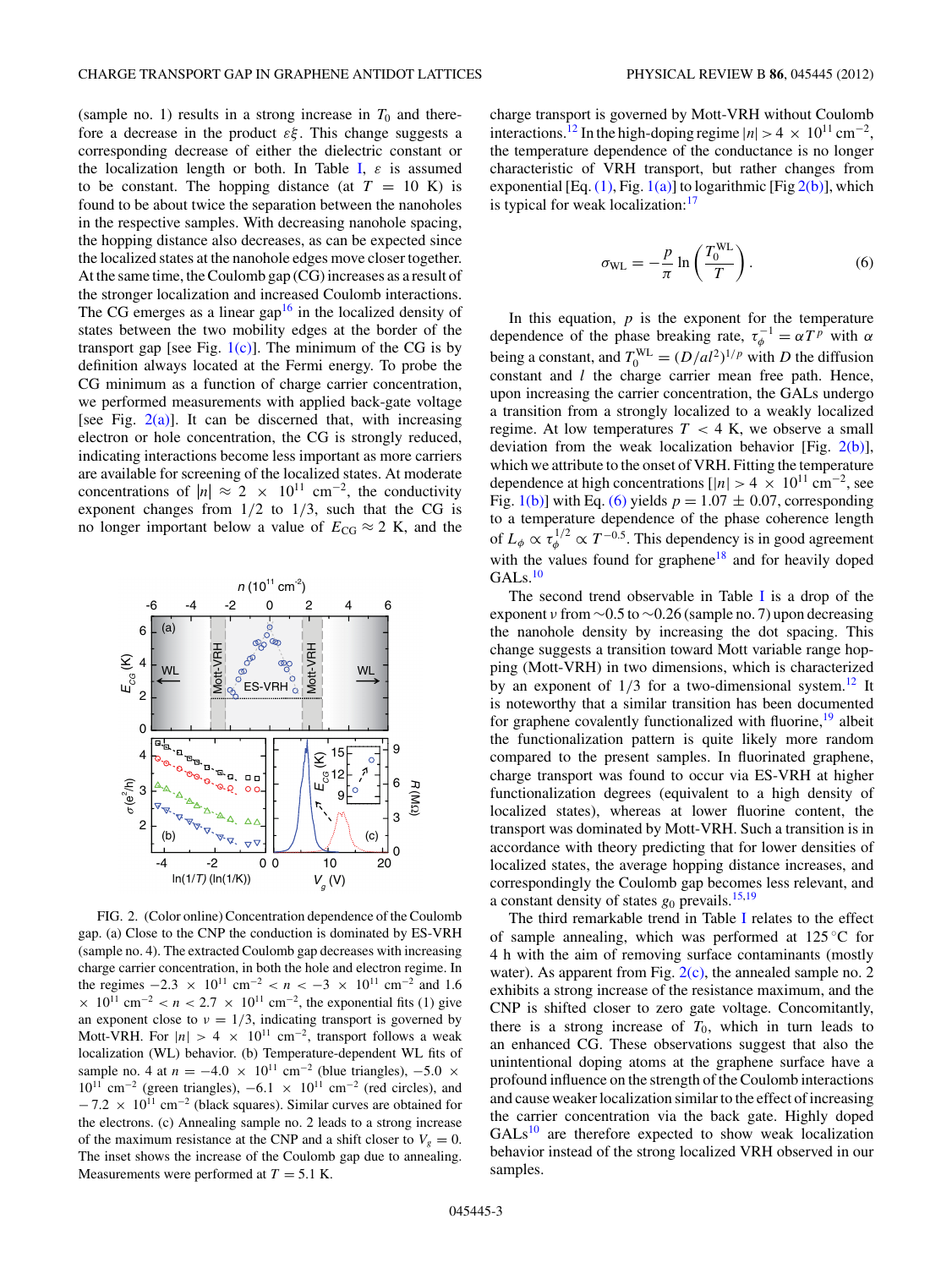<span id="page-3-0"></span>

FIG. 3. (Color online) Aharonov–Bohm oscillations in GALs. (a) Aharonov–Bohm oscillations in sample no. 6 at  $T = 1.4$  K and  $V_g = V_{\text{CNP}} + 0.3$  V, where  $G_0$  is the smoothly varying background subtracted from the raw conductance data (*G*) to visualize the oscillations. (b) Corresponding FFT of the oscillations, displaying clear maxima at  $eA/h = 2.1$  and  $2eA/h \approx 4.2$  and a third, weak maximum at  $2eA/h \approx 6.3$ .

# **C.** Transport in graphene antidot lattices at  $B \neq 0$  T

In order to further evaluate the charge transport mechanism in the GALs, we measured their electrical resistance under applied magnetic field. First, we address the transport properties at high magnetic fields between 2 and 10 Tesla, where the conductance is of the order of  $e^2/h$ , and charge transport no longer occurs via VRH. In this regime, the resistance shows an oscillatory behavior as a function of magnetic field [see Fig.  $3(a)$ ], which can be ascribed to Aharonov–Bohm- $(AB)$  type oscillations around the individual nanoholes.<sup>[20,21](#page-5-0)</sup> In general, the AB oscillations were found to be most prominent around the CNP, while upon varying the back-gate voltage, the oscillation period changed only slightly in a sample-dependent manner. The AB oscillation period is given by  $\Delta B = \varphi_0 / A$ ,<sup>[22](#page-5-0)</sup> with  $\varphi_0 = h/e$  representing the flux quantum and *A* being the area enclosed by the charge carrier moving around the hole. For sample no. 6, an oscillation period of  $\Delta B = 0.48$  T is obtained [see Figs.  $3(a)$  and  $3(b)$ ], which agrees well with a closed path around the individual nanoholes with an AB diameter of 105 nm. Besides the first harmonic, the second and weak third harmonic can be discerned at  $1/B \approx 4.2 \text{ T}^{-1}$  and  $1/B \approx 6.3$  T<sup>-1</sup> [Fig. 4(c)], respectively, which is ascribable to charge carriers which move a second (third) time phase coherently around the hole. This yields an estimate of the phase coherence length as three times half the circumference of the closed paths, corresponding to a value of  $L_\varphi \approx 495$  nm. In the same manner, a phase coherence length of  $L_\varphi \approx 375$  nm is derived for sample no. 4. Similar values have recently been gained from magnetoresistance oscillations in GALs prepared on SiC ( $∼100$  nm at 1 K).<sup>21</sup>

Next, we take a closer look at the magnetoresistance behavior at the CNP at sufficiently low B fields to be still within the VRH regime. In Fig.  $4(a)$ , the magnetoresistance is plotted for three different samples at the CNP for magnetic fields up to 4 Tesla. The bare graphene device (sample no. 8) shows a small positive magnetoresistance. A similar behavior is observed for the cubic GAL with 200-nm nanohole spacing (sample no. 7), although it displays an appreciably stronger resistance increase at higher magnetic fields. The cubic GAL with 100-nm spacing (sample no. 6) also shows a similar



FIG. 4. (Color online) Magnetoresistance of several GAL devices. (a) Resistance at the CNP as a function of magnetic field for the bare graphene sample (sample no. 8, black squares), the 200-nm spacing antidot sample (sample no. 7, red triangles), and a 100-nm spacing antidot sample (sample no. 6, blue circles). All curves were measured at  $T = 1.4$  K. The dotted line shows a linear fit to the low field dependency of sample no. 6. The inset shows a zoom of the main panel. (b) Magnetic field dependence of the conductivity correction in sample no. 5 in the weak localization regime ( $n = -4.0$ )  $\times$  10<sup>11</sup> cm<sup>-2</sup>), the red dashed line is a weak localization fit.<sup>10</sup> (c) Plot of the exponent  $\nu$ , extracted from Eq. [\(1\),](#page-1-0) for all the samples as a function of the B field, sample 1 (black squares), sample 3 (red circles), sample 4 (green up triangles), sample 5 (blue down triangles), and sample 6 (cyan diamonds). The dashed lines are guides to the eye.

positive magnetoresistance at moderate magnetic fields, but is combined with a pronounced quasilinear resistance decrease at magnetic fields below ∼1 Tesla. A similar dependency in the VRH regime was found for the other samples with 100-nm spacing (no. 2, 3, 4, 5), as well as sample no. 1 with 80-nm spacing. The pronounced, quasilinear negative magnetoresistance observed for all these samples at lower magnetic fields is indicative of a strong change in the hopping probability.[23,24](#page-5-0) The hopping probability is determined by interference between many paths connecting localized states at sites A and B separated by the hopping distance *R*hop. Numerical averaging of the logarithm of the conductivity over many random impurities leads to a net linear decrease of the resistance with magnetic field above a threshold field  $B_c = h/(2\pi e R_{\text{hop}}^{3/2} \xi^{1/2})$ , while for lower field strengths the MR depends on  $B^2$ <sup>[25](#page-5-0)</sup>. In the specific case of sample no. 6, this threshold field is calculated to be  $B_c = 6$  mT, which is below the minimum applicable value in our experiments, thus explaining why a purely linear B-field dependence is visible in Fig. 4(a). The negative linear MR is characterized by the flux penetrating an area  $A_{nMR}$  of the order of  $R_{hop}^{3/2} \xi^{1/2}$ .<sup>[24](#page-5-0)</sup> For samples no. 6 and 4, this implies that, in order for this interference effect to be observable, a charge carrier needs to be phase coherent around half the circumference of this area  $A<sub>nMR</sub>$ , corresponding to ∼580 and ∼390 nm, respectively. This length, although determined in a different magnetic field range, is in reasonable agreement with the extracted phase coherence lengths  $L_{\varphi} \approx$ 500 nm (sample no. 6) and  $L_\varphi \approx 375$  nm (sample no. 4), as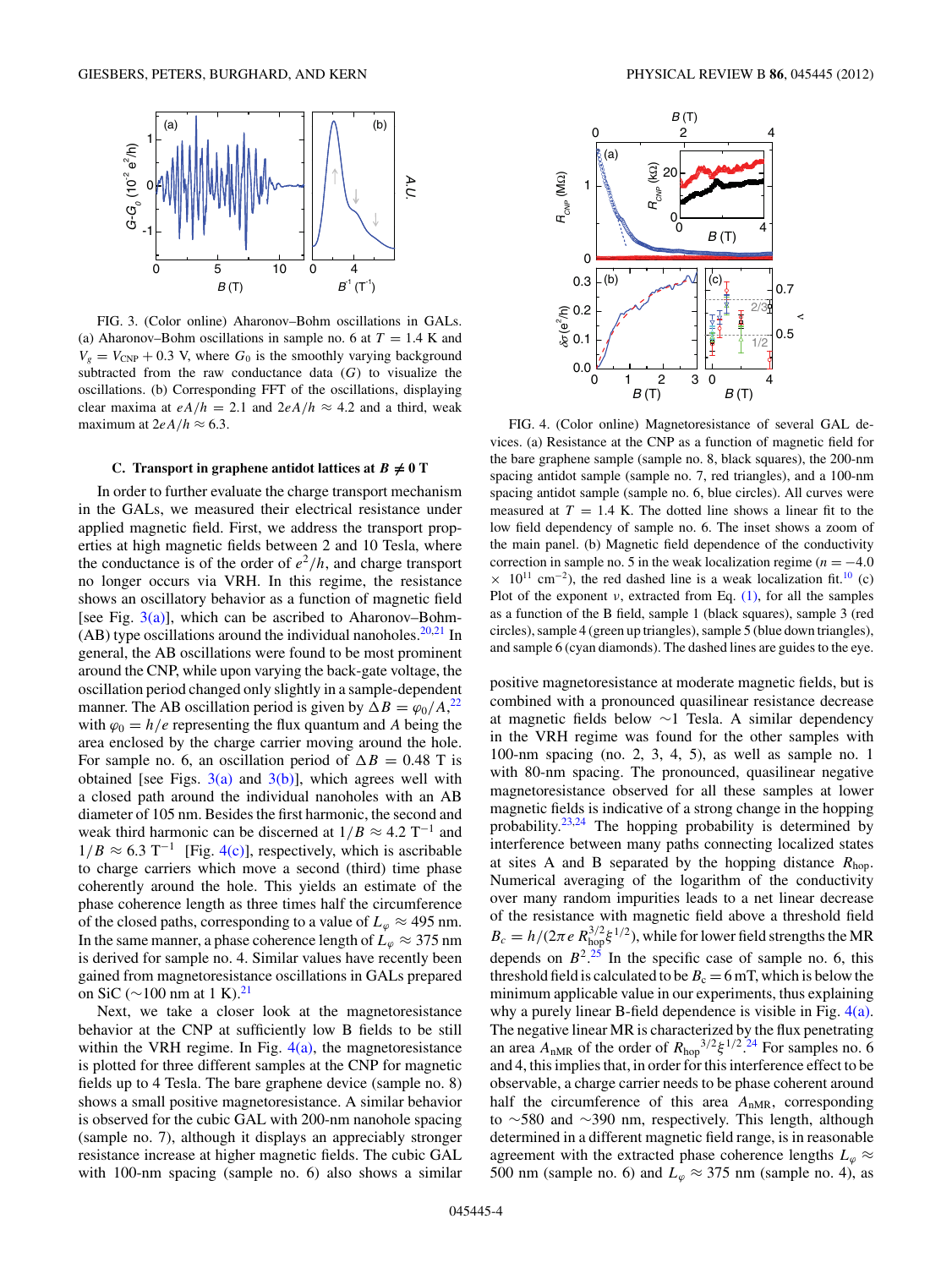<span id="page-4-0"></span>derived from Aharonov–Bohm (AB) oscillations observed at high magnetic fields.<sup>[22](#page-5-0)</sup> At high carrier concentrations  $|n|$  >  $4 \times 10^{11}$  cm<sup>-1</sup>, i.e. within the weak localization regime, the magnetoresistance shows a similar, albeit considerably weaker negative MR. This nMR or positive magnetoconductance can be reasonably described by a weak localization correction to the conductivity [see Fig.  $4(b)$ ], in analogy to highly doped  $GALs<sup>10</sup>$  Fitting the weak localization data of sample no. 5 [dashed red line in Fig.  $4(b)$ ] yields a phase coherence length in the weak localization regime of  $L_{\phi} = 20$  nm, an intervalley scattering length of  $L_i = 11$  nm and a scattering length of  $L_* =$ 3 nm. These values are in reasonable agreement with weak localization measurements on highly doped GALs with similar dimensions.<sup>10</sup> One plausible explanation for the discrepancy between the phase-coherence length obtained from the VRH regime and the WL regime is the considerably higher density of induced charge carriers in the latter. These charges are expected to screen localized states and thus render long phase-coherent hops between them unlikely. This picture is in agreement with the fact that, in our experiments, we did not observe any B-dependent (AB-type) oscillations in the WL regime.

Furthermore, we explored the temperature dependence of the conductance at the CNP under constant magnetic field. Analogous to the analysis in Figs.  $1(a)$  and  $1(b)$ , the temperature-dependent conductivity curves taken at magnetic fields  $B = 0, 0.5, 1, 2,$  and 4 T were fitted using Eq. [\(1\)](#page-1-0) with  $T_0$  and the exponent  $\nu$  as a fitting parameter. In Fig. [4\(c\),](#page-3-0) the exponent *ν* obtained in this manner is plotted as a function of applied magnetic field. With rising magnetic field, the exponent is seen to increase from a value of ∼1*/*2 to ∼2*/*3, followed by a decrease back toward 1*/*2. The observed initial increase to an exponent of 2*/*3 is consistent with predictions by percolation theory applied to ES-VRH within a 2D system, $^{26}$ according to which the conductivity under applied magnetic field is given by

$$
\sigma = \sigma_0 \exp\left(\frac{T_{0,B}}{T}\right)^{\frac{2}{3}},\tag{7}
$$

where  $T_{0,B} = te^2/4\pi \varepsilon_0 \varepsilon k_B l_B$ . In the latter equation, *t* is a constant, and  $l_B = \sqrt{\frac{\hbar}{eB}}$  is the magnetic length. It is noteworthy that in previous charge transport studies of semiconductor 2DEGs, this transition could not be observed, as it was most likely obscured by the predominance of Mott-VRH within this B-field range.<sup>[12,27,28](#page-5-0)</sup> The extracted  $T_{0,B}$ values are quite low, respectively,  $17 \pm 1$  K (at  $B = 1$  T) for samples 3–5 and 81  $\pm$  10 K (at *B* = 4 T) for sample 1. These results could be validated by fitting Eq. [\(6\)](#page-2-0) to the magnetic field-dependent transport data in a different way, i.e. using fixed *T* and variable *B* [see e.g. Fig.  $4(a)$ ]. In the relevant magnetic field range between 0.5 and 1.5 Tesla, the logarithm of the conductance depends linearly on  $B^{1/3}$ , which according to Eq. [\(6\)](#page-2-0) yields  $T_{0,B} = 16 \pm 2$  K (at  $T = 1.4$  K and  $B = 1$  T) for the same samples, in close agreement with the above values obtained from the temperature-dependent fits of Eq. [\(6\).](#page-2-0) Assuming a comparable dielectric constant for the GAL samples and pristine graphene, $\frac{8}{3}$  $\frac{8}{3}$  $\frac{8}{3}$  the low values of  $T_{0,B}$  indicate that the constant *t* is notably reduced due to, for example, the influence of quantum interference effects. $26$ This scenario gains support from the observed strong negative magnetoresistance as well as theoretical studies indicating a significant influence of an applied magnetic field on the hopping probability.<sup>[29](#page-5-0)</sup>

The observation that, at higher magnetic fields (*>*2 Tesla), the exponent of  $\nu = 1/2$  is resumed is characteristic of VRH in 2D systems and has been commonly ascribed to a transition from ES-VRH to Mott-VRH.[15](#page-5-0)*,*[26–28](#page-5-0) The increased B field is required to sufficiently reduce the Coulomb interactions and render the Coulomb gap less influential. Under such a condition, ES-VRH can only be recovered by lowering the temperature.<sup>[12,14,15](#page-5-0)</sup> Another effect of the magnetic field is shrinkage of the wave function, which leads to weak positive magnetoresistance, as observed in our experiments [cf. Fig.  $4(a)$ ].

# **III. CONCLUSION**

In summary, by studying a set of graphene antidot lattices with different geometry, we showed that a transport gap is opened whose characteristics depend on the nanohole arrangement, the strength of an externally applied magnetic field, as well as the charge carrier density in the patterned sheets. Specifically, up to a magnetic field of 1 Tesla, charge transport is governed by Efros–Sklovski (ES) VRH between localized states inside the gap, reflecting the importance of Coulomb interactions. Upon increasing the B field, the hopping conduction displays a transition from ES- to Motttype between 1 and 2 Tesla. This transition can alternatively be induced by increasing the charge carrier concentration or the nanohole spacing in the samples.

#### **ACKNOWLEDGMENTS**

The authors are grateful to C. F. J. Flipse for valuable discussions.

- 4J. Bai, R. Cheng, F. Xiu, L. Liao, M. Wang, A. Shailos, K. L. Wang, Y. Huang, and X. Duan, [Nature Nanotechnol.](http://dx.doi.org/10.1038/nnano.2010.154) **5**, 655 (2010).
- <sup>5</sup> J. A. Furst, T. G. Pedersen, M. Brandbyge, and A. P. Jauho, *[Phys.](http://dx.doi.org/10.1103/PhysRevB.80.115117)* Rev. B **80**[, 115117 \(2009\).](http://dx.doi.org/10.1103/PhysRevB.80.115117)
- <sup>6</sup>M. Vanevic, V. M. Stojanovic, and M. Kindermann, *[Phys. Rev. B](http://dx.doi.org/10.1103/PhysRevB.80.045410)* **80**[, 045410 \(2009\).](http://dx.doi.org/10.1103/PhysRevB.80.045410)
- ${}^{7}$ M. Begliarbekov, O. Sul, J. J. Santanello, N. Ai, X. Zhang, E. H. Yang, and S. Strauf, Nano Lett. **11**[, 1254 \(2011\).](http://dx.doi.org/10.1021/nl1042648)

<sup>\*</sup> Corresponding author: a.j.m.giesbers@tue.nl; current address: Molecular Materials and Nanosystems, Eindhoven University of Technology, NL-5600 MB Eindhoven, The Netherlands.

<sup>&</sup>lt;sup>1</sup>A. K. Geim and K. S. Novoselov, [Nat. Mater.](http://dx.doi.org/10.1038/nmat1849) 6, 183 [\(2007\).](http://dx.doi.org/10.1038/nmat1849)

<sup>2</sup>A. K. Geim, Science **324**[, 1530 \(2009\).](http://dx.doi.org/10.1126/science.1158877)

 $3X$ . Wang, Y. Ouyang, X. Li, H. Wang, J. Guo, and H. Dai, *[Phys.](http://dx.doi.org/10.1103/PhysRevLett.100.206803)* Rev. Lett. **100**[, 206803 \(2008\).](http://dx.doi.org/10.1103/PhysRevLett.100.206803)